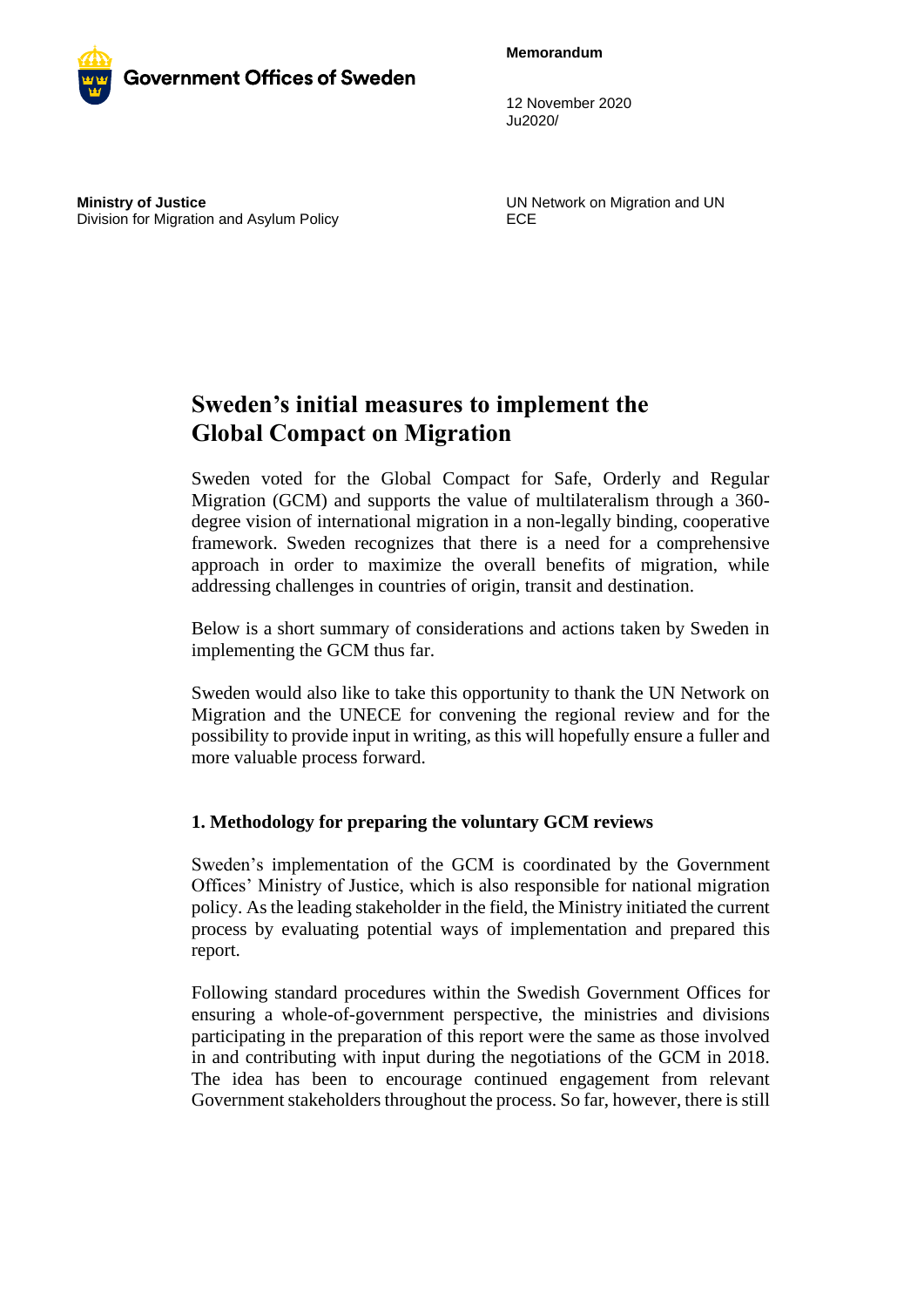relatively limited knowledge and engagement in the Government Offices in regard of the GCM compared to e.g. Agenda 2030.

As always in a process involving a whole-of-government approach, there are challenges regarding the prioritized objectives of various ministries, which go beyond the GCM. The Ministry of Justice undertook dialogue with relevant stakeholders in order to encourage comprehensive contributions to the report on GCM implementation.

Another challenge of importance to the voluntary review process, is to raise awareness about the GCM objectives among stakeholders. Much relevant work has already been ongoing in Sweden before the GCM was agreed upon. This means that several policies and measures within the overall framework of Swedish migration and development policy can now be reported as part of GCM implementation.

A whole-of-society approach is partly being taken into consideration within regular consultations between the responsible ministries, agencies and civil society stakeholders. Civil society, the private sector and local and regional government are, however, independently deciding upon and implementing project activities that may or may not be expressly framed according to the GCM objectives. The Swedish Government Offices aim to share information about the GCM and coordinate the implementation in order to inspire and encourage various stakeholders to bring forward their activities in regard of the overall GCM implementation.

#### **2. Policy and enabling environment**

Sweden's implementation of the GCM is grounded in the premise that, through existing laws and policies on migration and related topics, the 23 objectives and a number of the more than 170 voluntary actions are already met. Furthermore, Sweden takes note of the GCM being firmly anchored in SDG 10.7 of the 2030 Agenda. With these two factors in mind, Sweden's reporting on the implementation of the GCM will, at this point in time, focus on our cooperation around GCM objectives with third countries. As a consequence of this focus, a number of implementing Government agencies, amongst them Sida (Swedish International Development Cooperation Agency), the Swedish Migration Agency, the Swedish Public Employment Service and Statistics Sweden, are key stakeholders engaged in the process.

A unique challenge in the Swedish context is the general structure of the central Government which consists of a relatively small Government Offices dealing with mainly policy and legislative work, and large Government agencies acting on instructions from the Government, but which are independent in their day-to-day work. Finding the right tools for involving and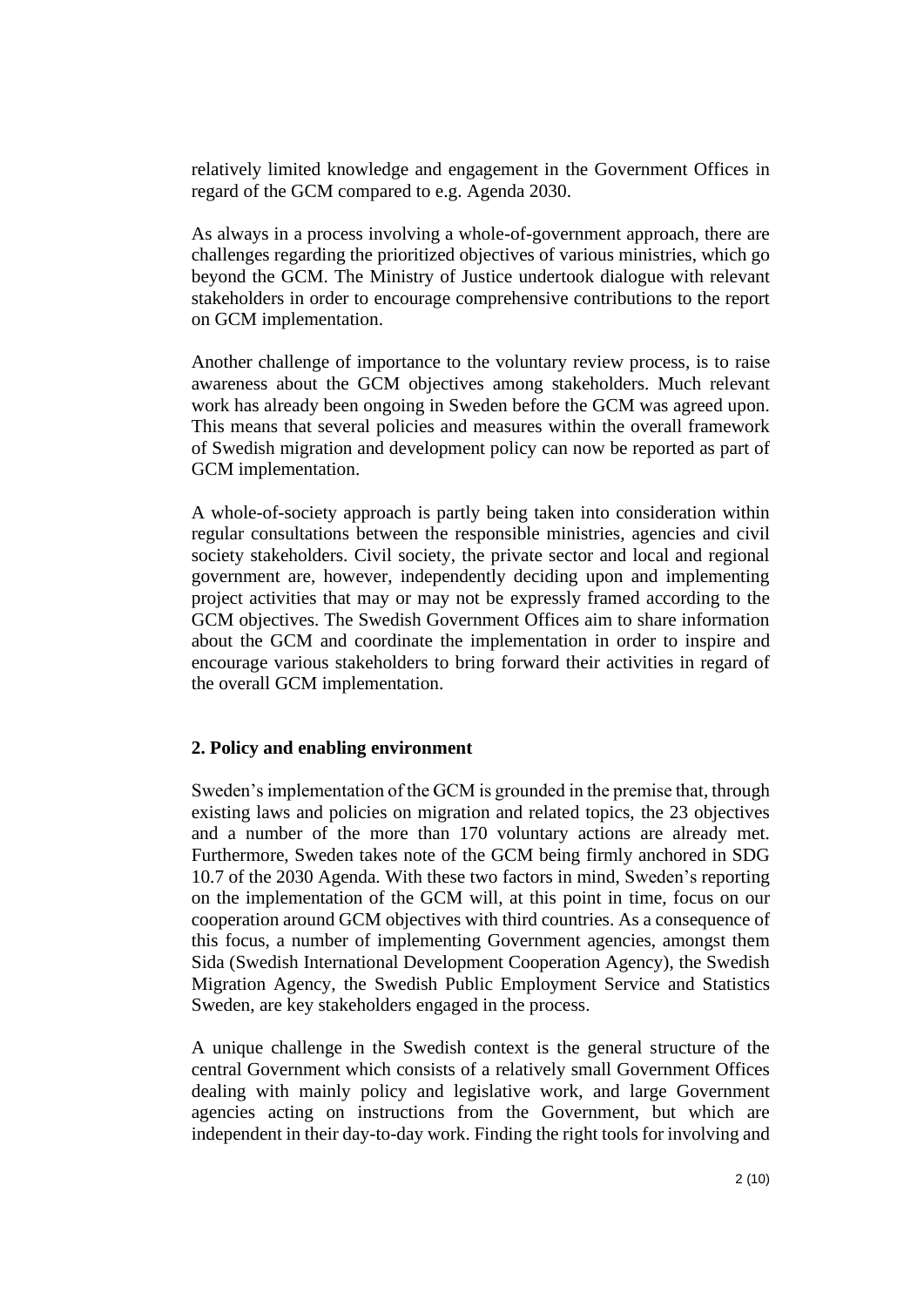encouraging these agencies in using the GCM as a frame of reference for reporting on their work will therefore be of utmost importance.

Concerning migration and development, Sweden regards the GCM as an extension to and concretization of the 2030 Agenda, to which the government as a whole and agencies have committed. The idea is to use the political weight of the 2030 Agenda and established structures and methods for its implementation, as a vehicle to facilitate GCM implementation at Government and agency level.

## **3. Progress on GCM objectives**

As stated in the previous section, Sweden's initial reporting on the implementation of the GCM focuses primarily on our efforts to reach GCM objectives through our cooperation with third countries. This will partly be achieved by supporting relevant Government agencies' ability to anchor their existing and future work in the objectives of GCM. More specifically, Sweden has identified the following GCM objectives as key optional priorities in its GCM reporting:

> 1. Collect and utilize accurate and disaggregated data as a basis for evidence-based policies.

> 2. Minimize the adverse drivers and structural factors that compel people to leave their country of origin*.*

7. Address and reduce vulnerabilities in migration.

10. Prevent, combat and eradicate trafficking in persons in the context of international migration.

16. Empower migrants and societies to realize full inclusion and social cohesion.

19. Create conditions for migrants and diasporas to fully contribute to sustainable development in all countries.

20. Promote faster, safer and cheaper transfer of remittances and foster financial inclusion of migrants.

21. Cooperate in facilitating safe and dignified return and readmission, as well as sustainable reintegration.

23. Strengthen international cooperation and global partnerships for safe, orderly and regular migration.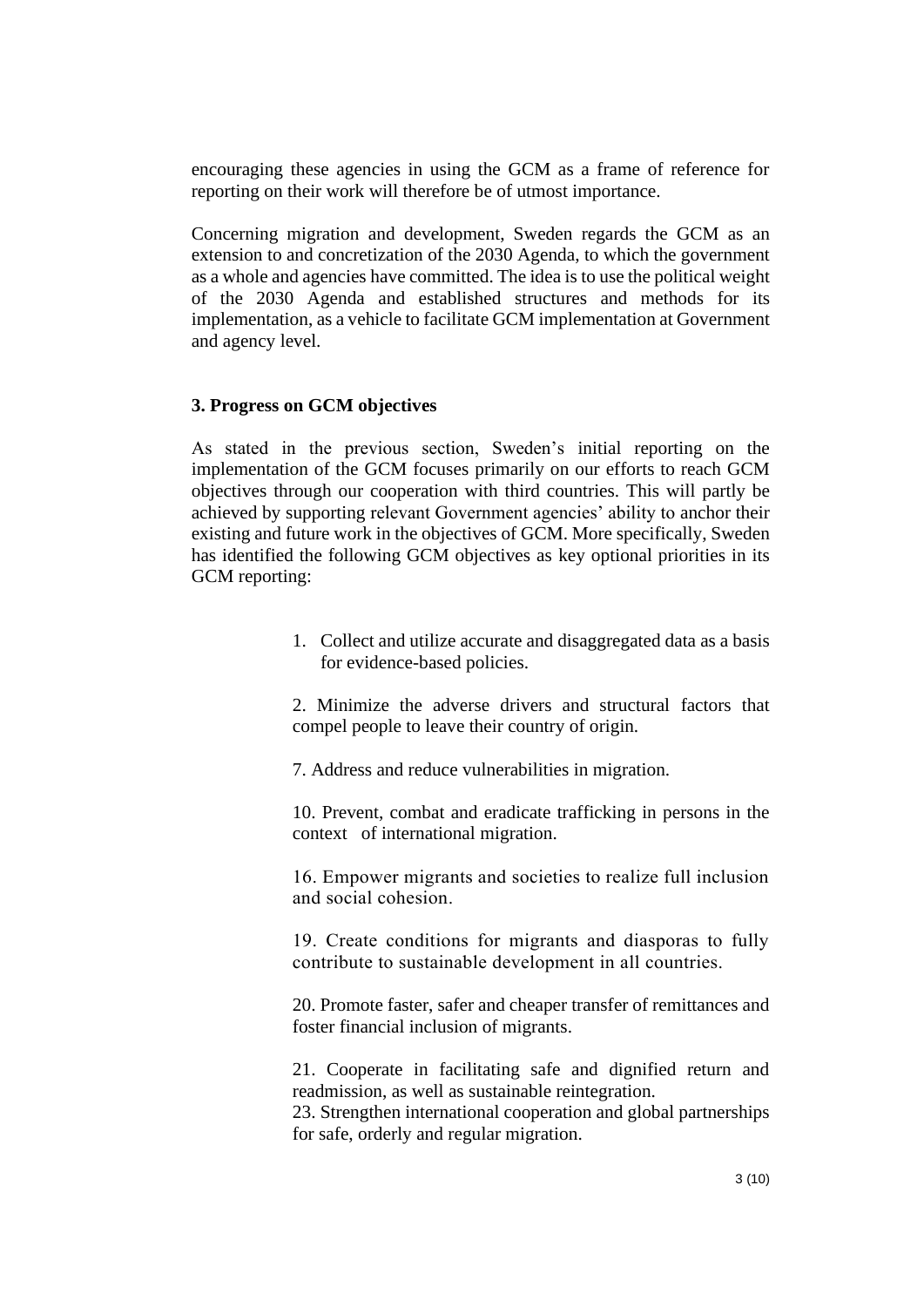By focusing the reporting on these key objectives of the Compact, the goal of the Ministry of Justice is to facilitate for relevant stakeholders to draw on the GCM in their work. They will then also be able to use GCM as a frame of reference when they assess and plan their work in third countries, while not excluding any of the other GCM objectives.

As a member of the European Union, Sweden continues to work actively towards policy coherence between migration and development policies of the EU and strengthening cooperation with the EU partner countries through intercontinental, regional and bilateral cooperation. Since not all EU Member States are party to the GCM, however, the level of joint EU activities in this regard are limited. Sweden has contributed with funding to EU-initiatives in 26 African countries in order to reduce the root causes of migration by strengthen resilience and support income opportunities, inter alia in the Sahel/Chad region.

## **4. Means of implementation**

As discussed above, Sweden is now focusing our efforts to reach GCM objectives through our cooperation with third countries. As an example of this Sweden is providing IOM with core funding. In both 2019 and 2020, the organization was granted around US\$10 million. In part, our core funding for both years was lightly earmarked to strengthen IOM's internal capacity to coordinate the UN Network on Migration, thus contributing to the UN systems support to Member States implementation of the GCM. Sweden has also provided around US\$ 340 000 to the UN Migration Multi-Partner Trust Fund for implementation of GCM-related projects in developing countries, thus further strengthening migration management and cooperation in third countries.

Furthermore, in addition to its overall priorities, the Swedish Government Offices will use GCM as a frame of reference when evaluating potential beneficiaries of grants for migration projects provided by the Ministry of Justice. An example of where this has already been achieved is the grant of around US\$ 44 000 to IOM for the establishment and launch of the Global Policy Network on Ethical Recruitment which will provide member states with tools that will assist in the delivery of GCM objectives 6, 7, 19, and 23. Similarly, Sweden through Sida supports IOMs project on Enhancing Corporate Responsibility in Eliminating Slavery and Trafficking in Asia (CREST). IOM has established partnerships with Asian companies to develop standards for ethical recruitment and employment of migrant workers to reduce exploitation, violations of rights and indebtedness.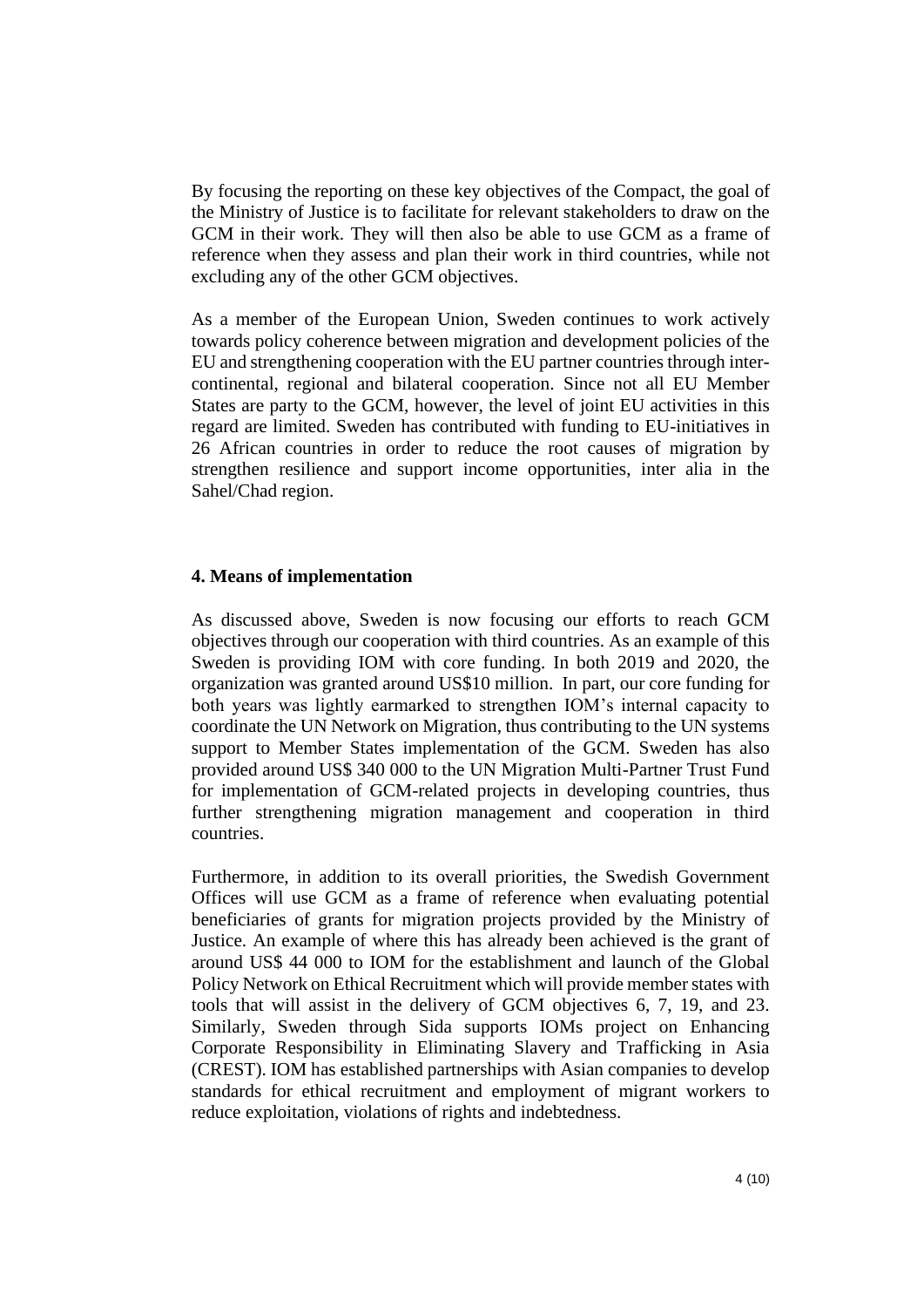The assessment of the GCM implementation is facilitated by Sida having started to report activities regarding migration and development, which is both of relevance for SDG implementation and GCM implementation. Data from 2019 report that Sida spent 1% of its aid disbursement to migration and development, representing around US\$ 20 million (188 million SEK). However, also support to refugees is included in this sum. Sida works with migration as a horizontal issue within development cooperation. For instance, Sida is integrating human rights for migrants in the implementation of other strategy goals. Poverty reduction, gender-sensitivity and a human rights based approach (rights-perspective) are overall targets. In order to reach these targets it is not necessarily relevant to look at the legal status of migrants. In many contexts both migrants and refugees are present and it can be hard to distinguish between the two groups. Thus, Sida includes migrants, refugees, returnees and internally displaced persons in development cooperation when they are amongst the most vulnerable and the poorest.

A difficulty is thus to distinguish initiatives that fall under GCM from those that possibly rather fall under the Global Compact on Refugees. The abovementioned funding *inter alia* targets safe and orderly migration, and education in emergencies. Support to safe and orderly migration, diaspora engagement and facilitating remittances in line with the GCM are emerging areas of work for Sida.

Sida's development cooperation is governed by strategies decided by the government. Migration is part of several of the development cooperation strategies (global, regional and country-specific), enabling work according to some of the GCM objectives. Strategies concerning global sustainable economic development, sub-Saharan Africa, Syria, Uganda, Turkey, DRC, and Bangladesh cover *inter alia* the human rights of migrants, prevention of trafficking, promoting the positive development contributions of migrants and strengthening the preconditions for safe, orderly and regular migration.

Of relevance for objective 1, Sida has within Sweden's strategy for global sustainable economic development supported the Food and Agricultural Organization (FAO). FAO aims to reach an increased understanding of how migration can be an engine for sustainable economic development and reduced inequality within and between countries. For example in 2019, FAO together with the Senegalese statistical authority conducted a household survey focusing on migration linked to agriculture and livelihood opportunities in rural areas. Six separate studies based on this data aimed to strengthen the capacity of relevant actors to facilitate initiatives in these areas.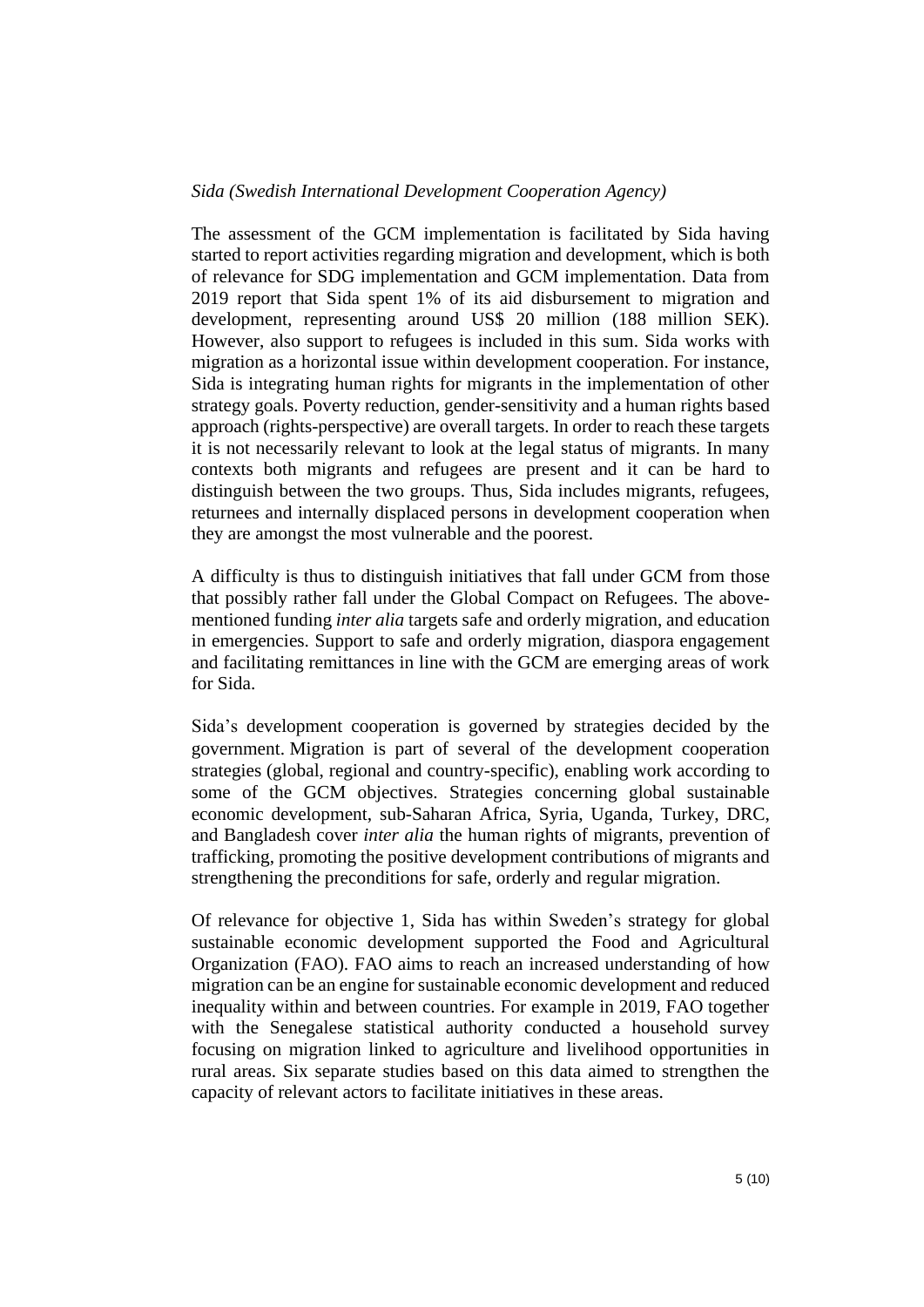In addition to the cooperation projects with IOM mentioned above regarding objective 7, Sida has supported migrant's rights in Guatemala together with Unicef. So called "Casa Migrante" or migrant's houses have been established where migrants can stay on the road and receive support for a shorter period of time. Furthermore, a model for consular protection and support for children and young people as well as psychosocial support for children deported alone from the USA has been developed, the latter also of relevance for objective 14.

Within Sweden's strategy for regional cooperation in sub-Saharan Africa (2018-2021), Sida has since 2018 funded the African Union's flagship program Joint Labour Migration Program (JLMP) to strengthen the AU's capacity to handle labour migration on the continent. The project is being implemented within the East African Community (EAC), Ecowas and SADC with the support of IOM and ILO as implementing partners. The project is of relevance for objectives 5, 18 and 23.

Within Sweden's strategy for global sustainable economic development during 2018-2020, Sida started a new collaboration with IFAD in 2020 in order to utilize and increase the development effects of remittances. IFAD's overall goal is to link its work on remittances to SDG and GCM implementation. The global support to the Consultative Group to Assist the Poor (CGAP) has contributed to knowledge materials on cash support and financial inclusion in humanitarian situations and included migrants in the work with access to financial services. The aim has been to see how financial services can be developed to be even more relevant for, for example, remittances, pension systems and employment generation, of relevance for objective 20 and 22.

Sida has also focused its work on dialogue and methodological support on the right to equal and inclusive education for migrants, of relevance to objective 19. This has involved initiatives in low-income countries to increase access to education for migrants in collaboration with the Global Partnership for Education (GPE), Education Cannot Wait (ECW), and with UNESCO. Sida also supports ILO's initiative Advancing the Decent Work Agenda in Northern Africa, which aims to result in more job opportunities, greater social protection and strengthened rights for migrant workers in the Middle East and North Africa.

Also regarding objective 19, Sida has since several years contributed with support to the Somalian diaspora. The Swedish-Somali Business Program (SSBP) through Business Sweden and the NGO Forum South support investments in Somalia so that women and young people can find employment. The initiative aims to make it easier for the Swedish-Somali diaspora to invest in companies and thereby create jobs in Somalia. Companies have received support to start or expand SMEs. Sida also contributed to IOMs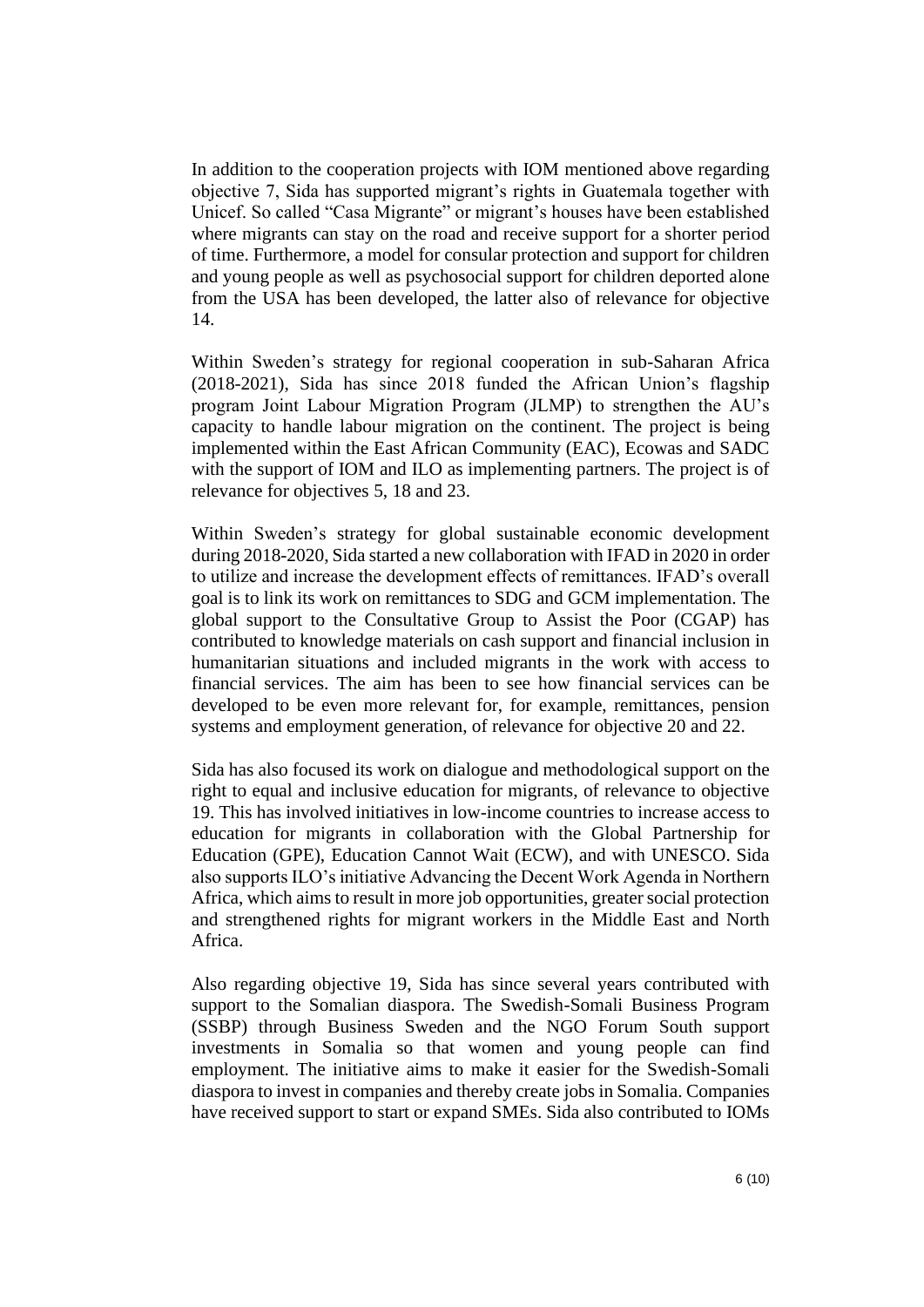project to assist the Somali government's capacity in three sectors by recruiting members of the diaspora.

In addition to Sida's bilateral cooperation, Sweden has contributed through extensive core funding of multilateral organisations, such as the United Nations Development Programme (UNDP) and humanitarian agencies, which have supported countries' development of policies, strategies and projects for the implementation of the GCM.

#### *The Swedish Migration Agency*

The Swedish Migration Agency has recently been re-organized in terms of its international unit, *inter alia* with an aim to facilitate further cooperative projects on migration management with various partner countries. The Agency is working closely with partner countries on return and reintegration issues, as well as capacity building and support to overall migration management. Several ongoing projects in third countries focus on creating conditions for people who choose to migrate to be able to do so in a safe, orderly and regulated manner; strengthening the capacity of host countries to deal with migration in a way that safeguards the rights of migrants and that contributes to their development; and increasing the positive development effects of migration and reducing the negative effects in the countries of origin.

The Swedish Migration Agency has supported the Turkish Directorate General of Migration Management (DGMM) under the Turkish Ministry of Interior, linked to GCM objective 7. The project has, *inter alia*, worked with exchange of experience and education in the areas of asylum and LGBTQ as well as protection and gender-based violence (GBV) with the aim of strengthening the Turkish agency's ability to exercise rights-based authority. This has also been implemented in the light of the GCM objectives 12, 15 and 23.

During 2019-2020, the Swedish Migration Agency has also been a leading partner in a Twinning project on Serbia together with the Netherlands and Slovenia. In addition to developing legislation on asylum and legal migration, the twinning project will support Serbia in developing the possibilities of absorbing funds and developing cooperation with the EU. In the project, the Swedish Migration Agency has contributed to Serbia's harmonization process by evaluating and further adapting the current Serbian legislation to the applicable EU legislation in the area of asylum and migration.

Moreover, during 2019-2020, the Swedish Migration Agency has been a partner in the European Return and Reintegration Network (ERRIN), which is an initiative from Member States to facilitate return and reintegration by creating common, knowledge-driven and innovative solutions based on a European approach in line with GCM Objective 21. Some of the main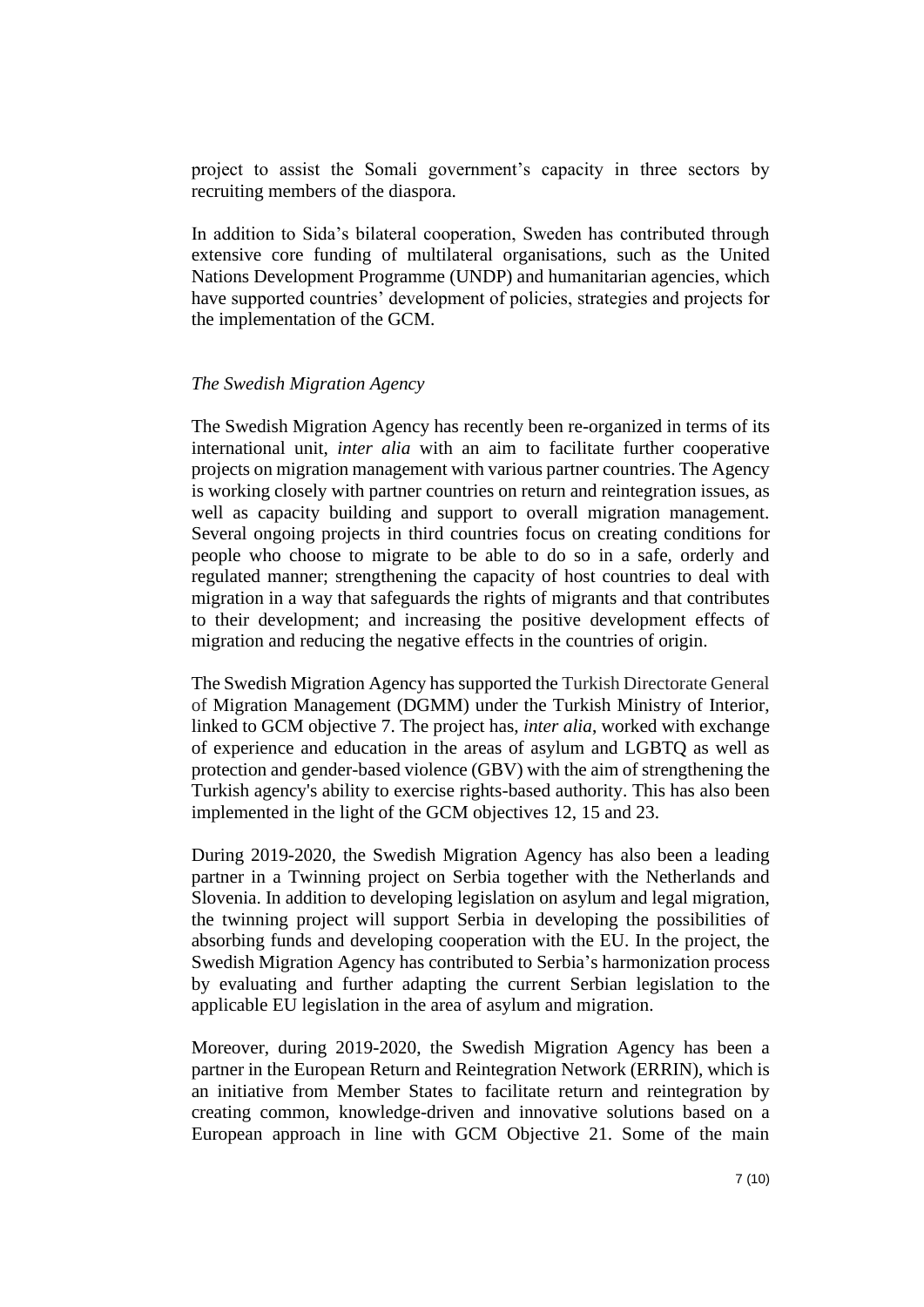activities of the program are to offer reintegration support for return through a network of local actors, offer solutions to facilitate the return of vulnerable groups, as well as to exchange information and develop tools to improve return talks. Within the ERRIN program, the Swedish Migration Agency has also run its own sub-project European Return and Reintegration Network - Sustainable Reintegration in Afghanistan (ERRIN-SRA) with the aim of increasing capacity and creating a permanent network of local organizations that provide reintegration services. The project also aims to develop and provide educational initiatives in e.g. entrepreneurship to returnees and to increase the acceptance for return within the family and local community.

## *The Swedish Public Employment Service*

The Swedish Public Employment Service has conducted several projects over recent years of relevance for GCM implementation. For instance, one project is running from 2016 to 2023 under the title International Training Programme for Productive Employment which contributes with establishing labour market information. Another project during 2019-2022 is about Career Guidance in Secondary Schools which partly provides support to the Cambodia National Employment Agency in labour market analysis and forecasting. Sweden also participates in the EU project MigrActions, from 2017 until February 2021. It promotes safe and legal labour migration between Senegal, Mauretania, Cap Verde, Togo and Ghana.

In this work, the Swedish Public Employment Service has benefited from previous experiences in international cooperation and capacity building. Two examples of this are firstly a project that has been considered as good practice which focused on Strengthening the Moldova capacity to manage labour and return migration within the Moldova-EU Mobility partnership during 2009- 2012. Secondly, a project in Armenia during 2017-2018 concerned Strengthening current and future employment and self-employment programmes through sustainable value chain management systems under the Migration Resource Centres and Local Centres of the State Employment Agency. Current GCM implementation should make attempts to learn from previous experiences and practices of this kind.

#### *Statistics Sweden*

Statistics Sweden is in charge of reporting data on Sweden's SDG implementation according to the 2030 Agenda. An example of SDG implementation which overlaps with GCM implementation is the aim to reduce the transaction costs for sending remittances. Since the Swedish Consumer Agency launched its price comparison site, Money from Sweden, in December 2014, the cost of sending SEK 3,000 from Sweden to abroad has been reduced by 2-4 percentage points, and 5-6 percentage points to some countries. It is mainly companies that have specialized in money transfer that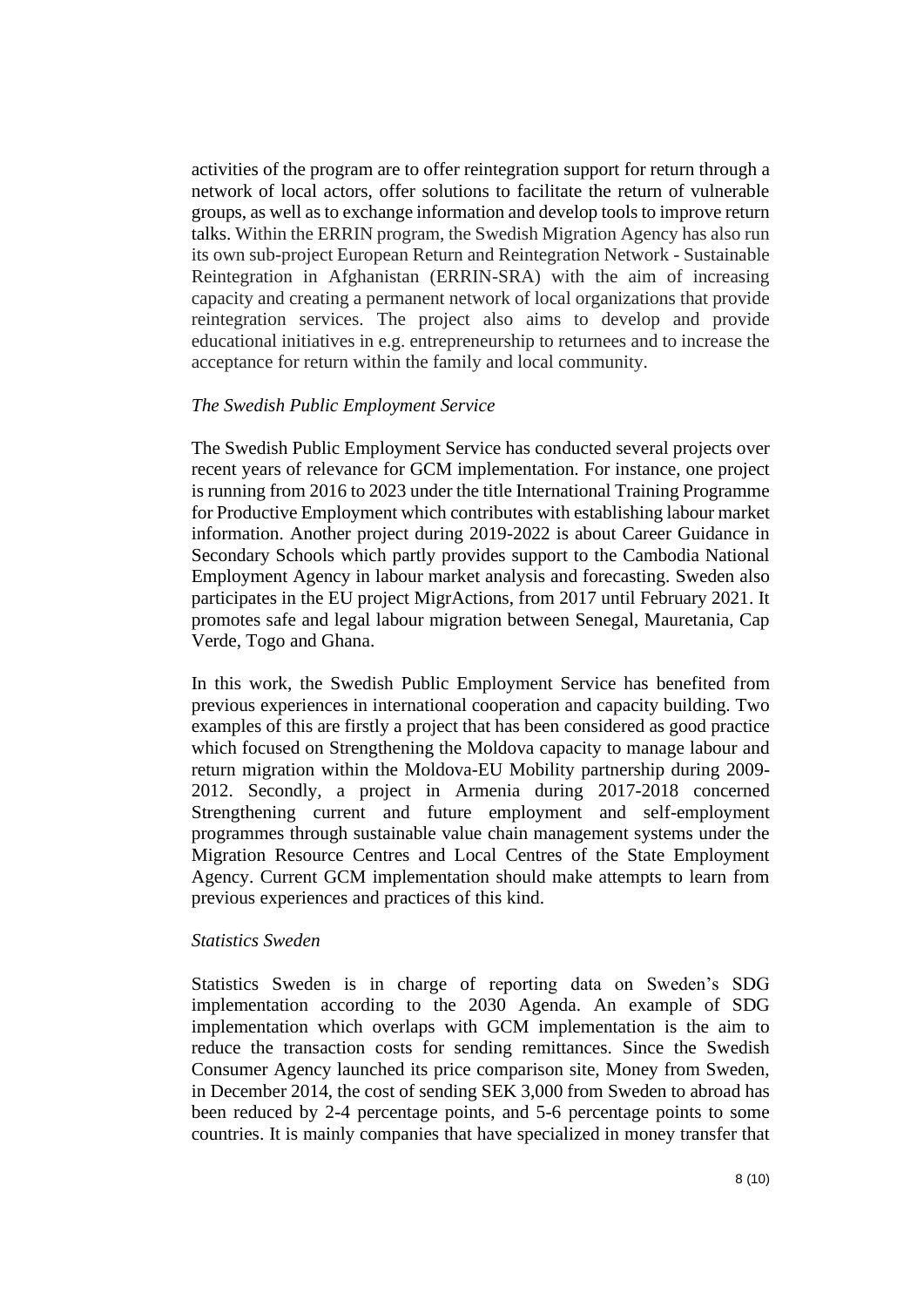account for the reduction, rather than banks. The reduced cost to the absolute poorest countries represents the greatest improvement. The transfer fee can sometimes be below 0.5 per cent. This is in line with GCM objective 20.

Moreover, a concrete example of how Sweden has drawn both from Agenda 2030 and GCM is the regional programme to improve migration statistics in Africa, funded by Sida and coordinated by Statistics Sweden in collaboration with the IOM and the AU statistical institute StatAfric. The program covers the period 2019-2021 and has strong links to the 2030 Agenda and to GCM objective 1. The project aims to increase the capacity to describe intracontinental migration covering regional economic communities (RECs), harmonize concepts and methods, strengthen the availability and awareness of gender-sensitive migration data and coordinate migration statistics. This project will help RECs to identify regional indicators that can illuminate the contribution of migration to economic growth, integration and development within the regions.

Statistics Sweden is also a member of the UN expert group The International Data Alliance for Children on the Move. The main aim of its work is to improve statistics and data on migrating and forcibly displaced children with the aim of supporting evidence-based policy making that protects and empowers them. Overall, Statistics Sweden cooperates with partner countries and regional organizations in relation to GCM Objectives 1, 5, 6 and 8.

#### *Summary*

Since Sweden's focus in reporting on GCM implementation is our efforts to reach GCM objectives through our work in third countries, there is an overall identified need for capacity building and support to those countries. Swedish agencies are able to contribute with only limited resources to such cooperation, beyond and in addition to their overall mainstream activities. It is therefore very positive that also other countries are engaged in such international cooperation according to objective 23. It could be helpful if the UN Network identified project-based cooperation and were able to share information among member states about similar projects in order to avoid duplication of work as well as seeking synergies.

In view of areas in which Member States would benefit from additional support in implementing GCM, Sweden has the position that the United Nations Network on Migration could have a role to play in bringing together clusters of countries with relatively developed migration systems and similar approaches to migration and development for informal discussions. We believe that exchanging ideas on content, support and narratives relating to the GCM among like-minded could assist in harnessing the potential benefits of the GCM.